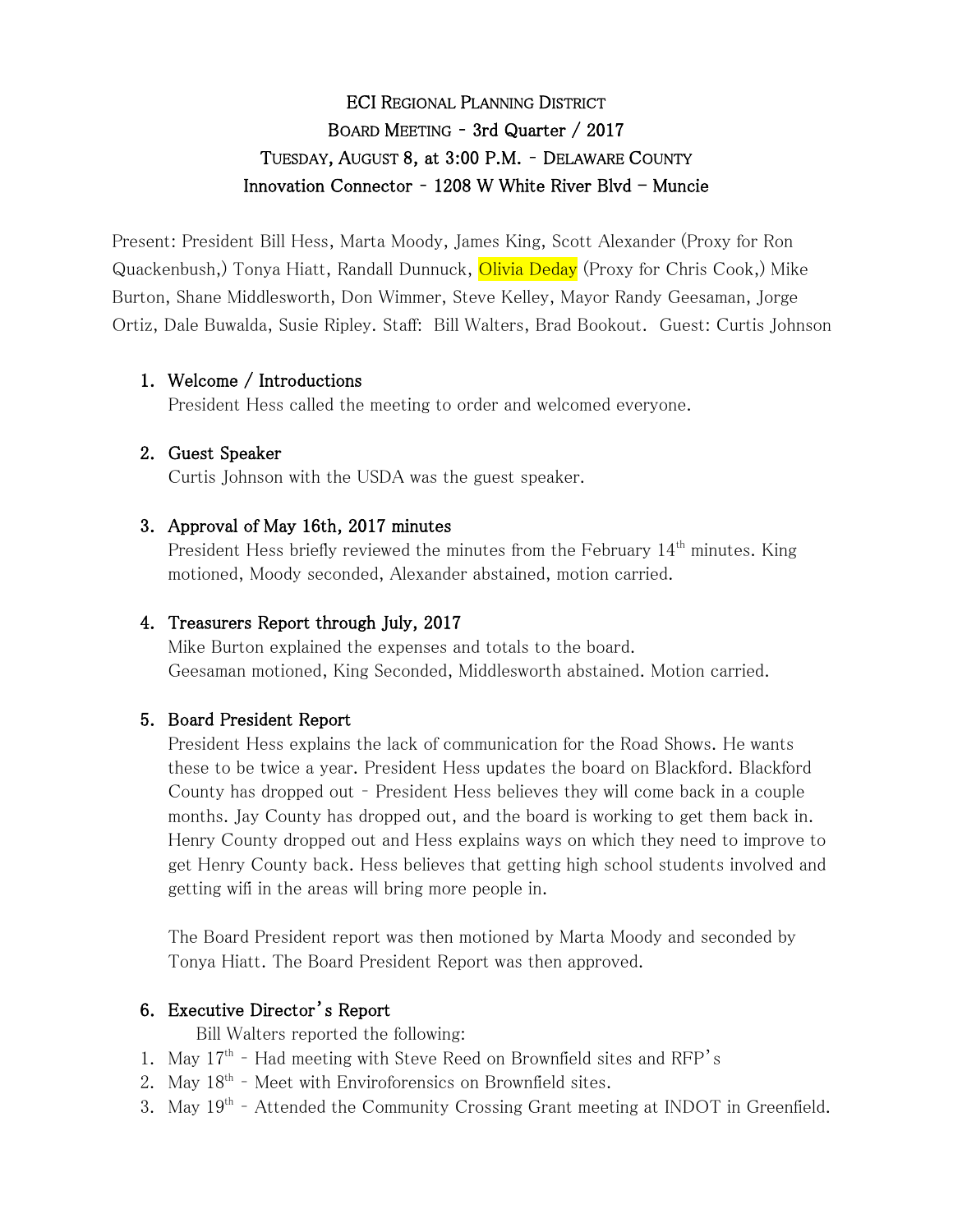- 4. May  $22^{nd}$  Meet with Daleville Town officials to help prepare RFP's for property received in Tax Certificates from the commissioners.
	- a. Attended the Town of Swayzee board meeting to discuss income survey and Community Crossing Grant possibility.
- 5. May  $24<sup>th</sup>$  Attended meeting in Gaston for the Kickoff of the USDA grant for wastewater upgrades. Public meeting
- 6. May  $25^{th}$  Attended IARC meeting in Indianapolis.
- 7. June 1<sup>st</sup> Attended MCCOG meeting in Anderson.
	- a. Had lunch with Anita from Midwestern Engineering. (Possible project help within the RPO)
- 8. June 2<sup>nd</sup> Worked on CCG with the Town of Swayzee.
- 9. June  $3^{rd}$  Attended the grand opening of the new park in Daleville.
- 10. June  $6<sup>th</sup>$  Attended meeting in Albany on workforce development.
	- a. Attended town board meeting in Selma to present contract to help with CCG. Approved.
- 11. June  $7<sup>th</sup>$  meet with Dan Avery of the NIRCC RPO to discuss possible INDOT work for our RPO. SERPS program.
- 12. June  $8^{th}$  Attended IARC meeting.
- 13. June  $13<sup>th</sup>$  meet with VS Engineering and Gaston on establishing a TIF district at 28 & I-69.
- 14. June 14<sup>th</sup> Attended Anderson Polytechnic opening.
- 15. June  $15<sup>th</sup>$  Started road inventory in Swayzee for CCG
	- a. Attended USDA meeting in Gaston for application.
- 16. June 16<sup>th</sup> Continued work on Swayzee road inventory.
- 17. June 17<sup>th</sup> Started the Town of Daleville's CCG.
	- a. Attend the Yellow Tie Ball in Westfield.
- 18. June  $19<sup>th</sup>$  meet with H.T. Pham of INDOT on possible work with them for the RPO.
	- a. Worked with the Town of Swayzee on CCG.
- 19. June  $20^{th}$   $22^{nd}$ , Took ECIRPD group to Washington DC for meeting with both Legislators and Agencies.
- 20. June  $24^{\text{th}}$  Submitted both Swayzee and Daleville's MIP plan to LTAP.
- 21. June 26<sup>th</sup> Attended Swayzee town board meeting to update process on CCG.
- 22. June  $27<sup>th</sup>$  Had meeting with attorney on Ohio St and all outstanding RFP's.
	- a. Meet with Tracy Dishman on possible upgrade to our website.
- 23. June 28<sup>th</sup> Worked on USDA grant for Gaston.
- 24. July  $6<sup>th</sup>$  Meet with Street manager in Daleville to identify road work for CCG.
- 25. July  $10^{th}$  Meet with Tracy Dishman to start putting ideas together for new website.
- $26.$  July  $13<sup>th</sup>$  Attended IARC meeting in Indianapolis.
	- a. Had meetings with Deputy Mayors McGrath of Fishers and Steve Cooke of Noblesville along with Brenda Meyers of the Hamilton County tourism on possible joining of the RPO.
- 27. July  $14<sup>th</sup>$  Deadline on all CCG applications. Successfully applied for Daleville, Swayzee and Selma.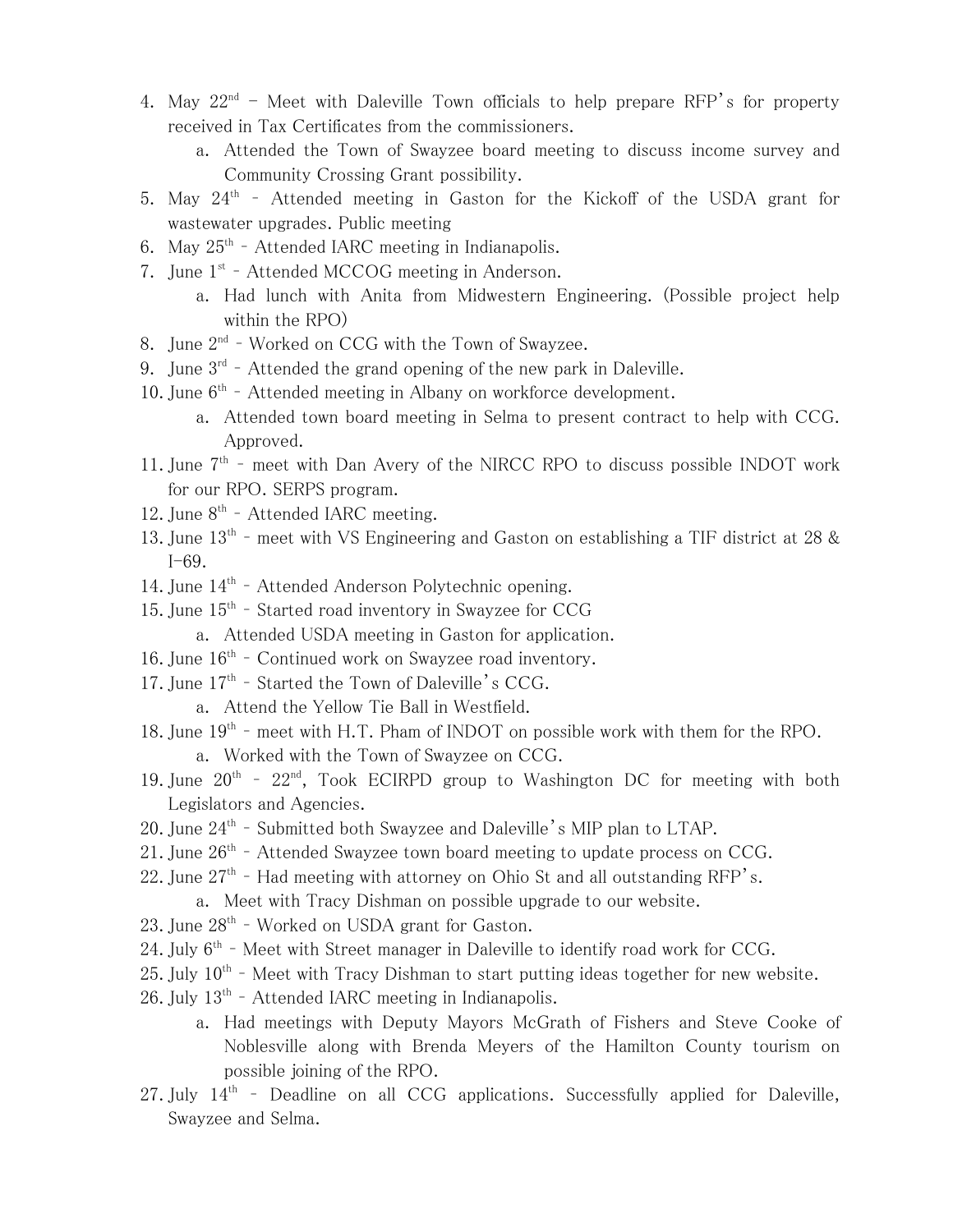- $28.$  July  $17<sup>th</sup>$  Meet with Steve Reed again to continue conversation on Brownfield sites.
- 29. July 18<sup>th</sup> Meet with Kelly Shrock of the Community Foundation to review the ne Daleville Park and how we can work together to further community development.
- 30. July 19<sup>th</sup> Held meeting on Daleville RFP opening and took under advisement.
- 31. July  $31<sup>st</sup>$  Meet with local realtor on possible business development on Bethel Ave.
- 32. August  $1<sup>st</sup>$  Meet with Merchant McIntyre on possible grants and with INDOT for help in the state and to put a representative on the ECI board.
- 33. August 3<sup>rd</sup> Attended MCCOG meeting in Anderson.
- 34. August  $5<sup>th</sup>$  Attended Gaston Park board meeting.
- 35. August  $7<sup>th</sup>$  Participated in phone conference for RPO Internal Controls with IARC.

Marta Moody motioned, Tanya Hiatt Seconded. Executive Report was then approved.

#### 7. New Business

#### a. Website Design

Hopefully a full presentation will be given to the board in November. Bill Walters is working with Tracy Dishman to get a new look for the website with updated content.

#### b. Heartland I-69 Corridor Committee

Brad Bookout touches on the I-69 Corridor. Bookout says they hope to see the finishing of the increased travel lanes on I-69. Bookout wants the four lanes to become six lanes up to the Daleville exit. Visits with different commissioners have been set to get everyone on board with this project. Bookout says they will continue to lobby and look for funds. (EDA, Federal grants.)

#### c. Gaston Street Lights and Community Center

Tonya Hiatt worked with the USDA and secured \$75,000. Bookout is working with Tonya Hiatt on grants. The Community Center has the drawing finished; Brad Bookout will bring them in the next meeting.

#### d. DC Trip Recap

Three meetings with their group of lobbyists. Bookout thanks Delaware County Commissioners for giving funds to help with funding this project. Bookout says it was the best DC trip so far.

#### e. Lobbyist visit/INDOT Meeting

Came to Indianapolis  $1<sup>st</sup>$  or  $2<sup>nd</sup>$  of August. The Lobbyists came to the INDOT meeting with ECI RPD to look at what INDOT needs from RPD and to look at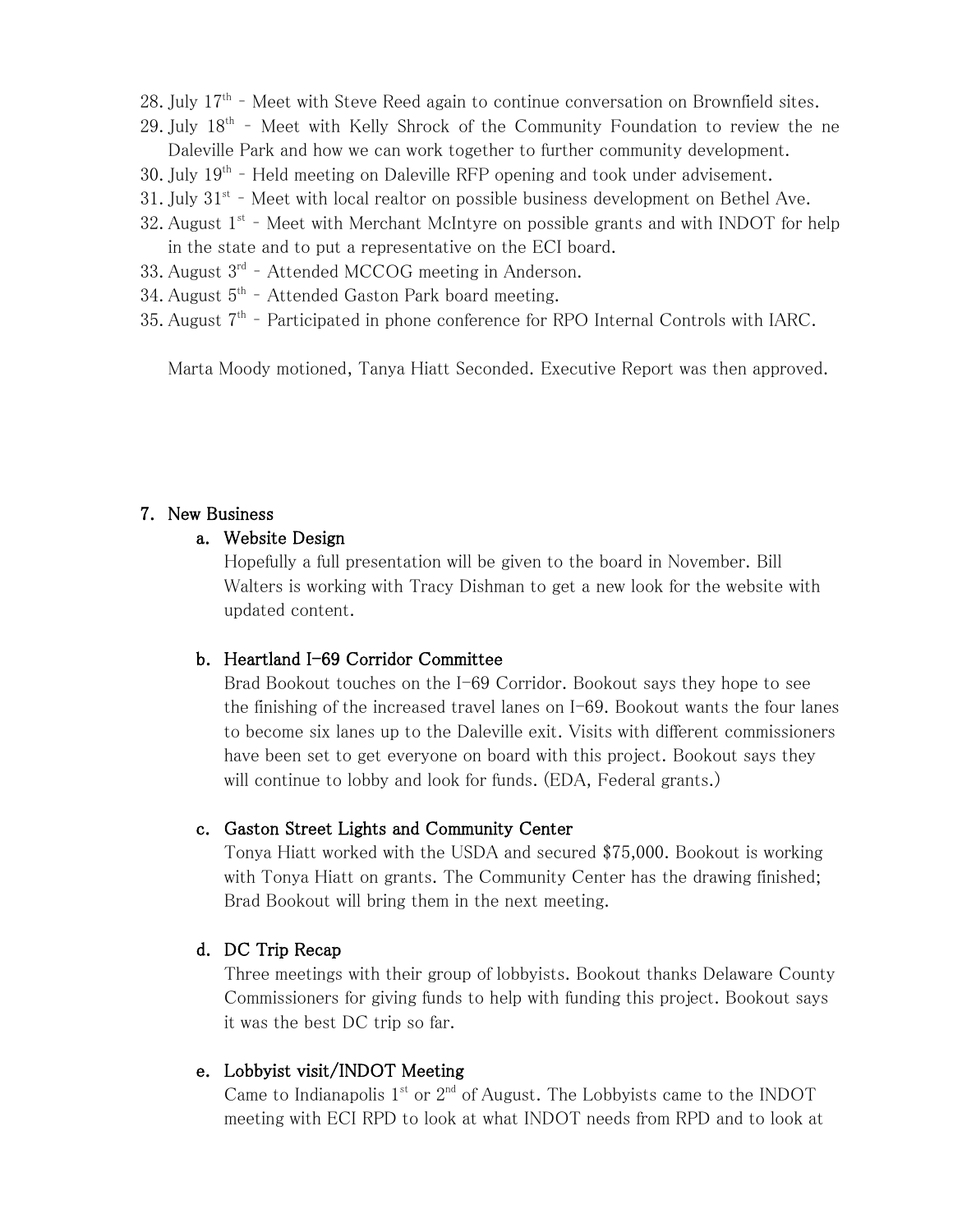the grants needed so time was not wasted. In November, they will have a representative who will start attending the quarterly meetings.

#### f. Lobbyist Visit Portland/Winchester

They were very thorough and knew exactly what was needed to be done. Task lists were made and a recap of the meeting was discussed a few days later. Just on the drive from Indianapolis to Muncie, the team noticed things that needed to be addressed. Another list of grants will be given to Bill Walters at a different date. Overall the meeting went well.

#### g. Denied US EPA Grant

Denied for the second year in a row. By putting names on the application of counties that have not been awarded yet, Bookout believes this will give them a better chance of getting the funds.

- h. RFP's Pending Daleville, Eaton, Ohio St, Gaston Bookout touches on different locations within Eaton, on Ohio Street, and Gaston that need work.
- i. Community Crossing Grants Swayzee, Daleville, Selma Swayzee, Selma, and Daleville are all in.

#### 8. Old Business

# a. EDA Meeting – Hamilton and Madison County

Preliminary meetings have been held with both Hamilton and Madison County. Talks will continue to form the I-69 steering committee.

# b. CEDS Update

In process. Bookout will be compiling projects with the road shows and updating those. Bookout says that a lot of the communities tend to not reach out as much for their projects, and he will have to make some calls.

#### c. Blackford County Update

Strongly recommended that Blackford get back into the group. This request is coming from the "higher up."